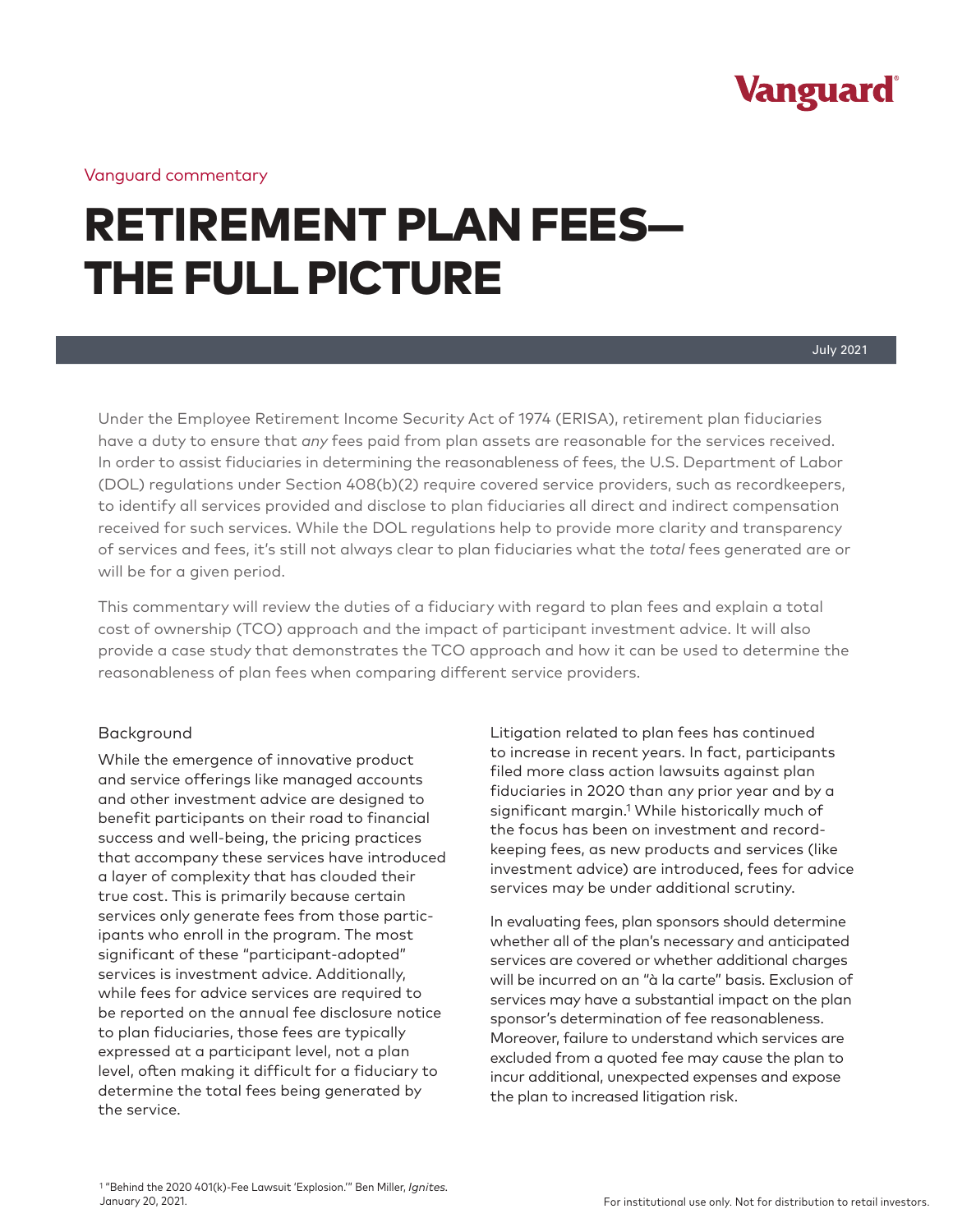#### Fiduciary basics

The selection of a plan service provider and the payment of provider fees from plan assets are both fiduciary acts. ERISA requires (a) that plan fiduciaries act prudently and in the best interest of plan participants and beneficiaries, and (b) that fees for plan services be reasonable.

In order to demonstrate prudence, plan fiduciaries must take into consideration all relevant information and make a reasonableness determination that is supported by that information. Whether a plan's fees are reasonable is dependent upon all relevant facts and circumstances, including the value of the services that are to be obtained for those fees. Additionally, the DOL has generally required that any revenue-sharing payments be considered in assessing recordkeeping fees. It is important to note that plan fiduciaries are not required to select the provider with the lowest fees. Instead, the DOL and courts generally look for plan fiduciaries to demonstrate that they have followed a prudent process and that there is sufficient rationale to support their decisions. Thus, it is imperative that plan fiduciaries clearly document their decision-making process, rather than merely documenting the decision itself.

For more information on meeting ERISA's fiduciary standard, refer to Vanguard paper *Determining Reasonableness of Retirement Plan Fees*.

#### Total cost of ownership

Historically, as plan sponsors and consultants have evaluated recordkeeper fees, they have often used a base recordkeeping fee expressed as an annual dollar amount per participant. Competition has continued to drive base recordkeeping fees downward as providers look to stay competitive and win new or retain existing business. However, while the base recordkeeping fee is easily obtainable and can seemingly make it simple to compare service providers, plan sponsors should understand that it may not provide a true apples-to-apples comparison and it may, therefore, be more appropriate to focus on a "total cost of ownership" (TCO)

approach. Plan sponsors have a fiduciary duty to understand all that is included in the fees being charged and whether other charges for "à la carte" services will be incurred at a later date.

#### What is TCO?

TCO is a framework that factors in not only base recordkeeping fees but other sources of revenue as well. These additional revenue sources have made fully understanding pricing difficult. For example, some service providers have opted to leverage additional revenue sources—primarily advice services—to monetize participants and effectively subsidize recordkeeping fees in a way that is often unclear to plan fiduciaries. Per-participant fees appear more attractive because providers are able to use revenue from higher-priced advice offerings to subsidize low recordkeeping costs. And because a provider's advice offerings are typically not able to be adopted without also adopting the provider's recordkeeping services, participants who seek or need advice have but one choice—often a higherpriced offering in which enrollees are actually subsidizing the recordkeeping fees for their fellow participants or for the plan sponsor (if the sponsor is paying the base recordkeeping fee). The result is that while it may appear that a provider offers a low base recordkeeping fee, in actuality, the TCO is much higher. Plan sponsors and consultants who focus solely on a base recordkeeping fee may be overlooking costs for advice services that can significantly impact the total costs incurred by participants.

#### Why include advice fees?

Plan recordkeeping charges generally apply uniformly to all plan participants, which allows for apples-to-apples comparisons of total recordkeeping fees across providers. The addition of investment advice to retirement plans changes that comparison. Investment advice total fees are derived based on participant adoption. If a calculation of total investment advice fees isn't performed and included in the total fees for all plan services, a fiduciary may unknowingly select a provider with considerably higher total plan fees than other providers, even though the selected provider quoted lower per-participant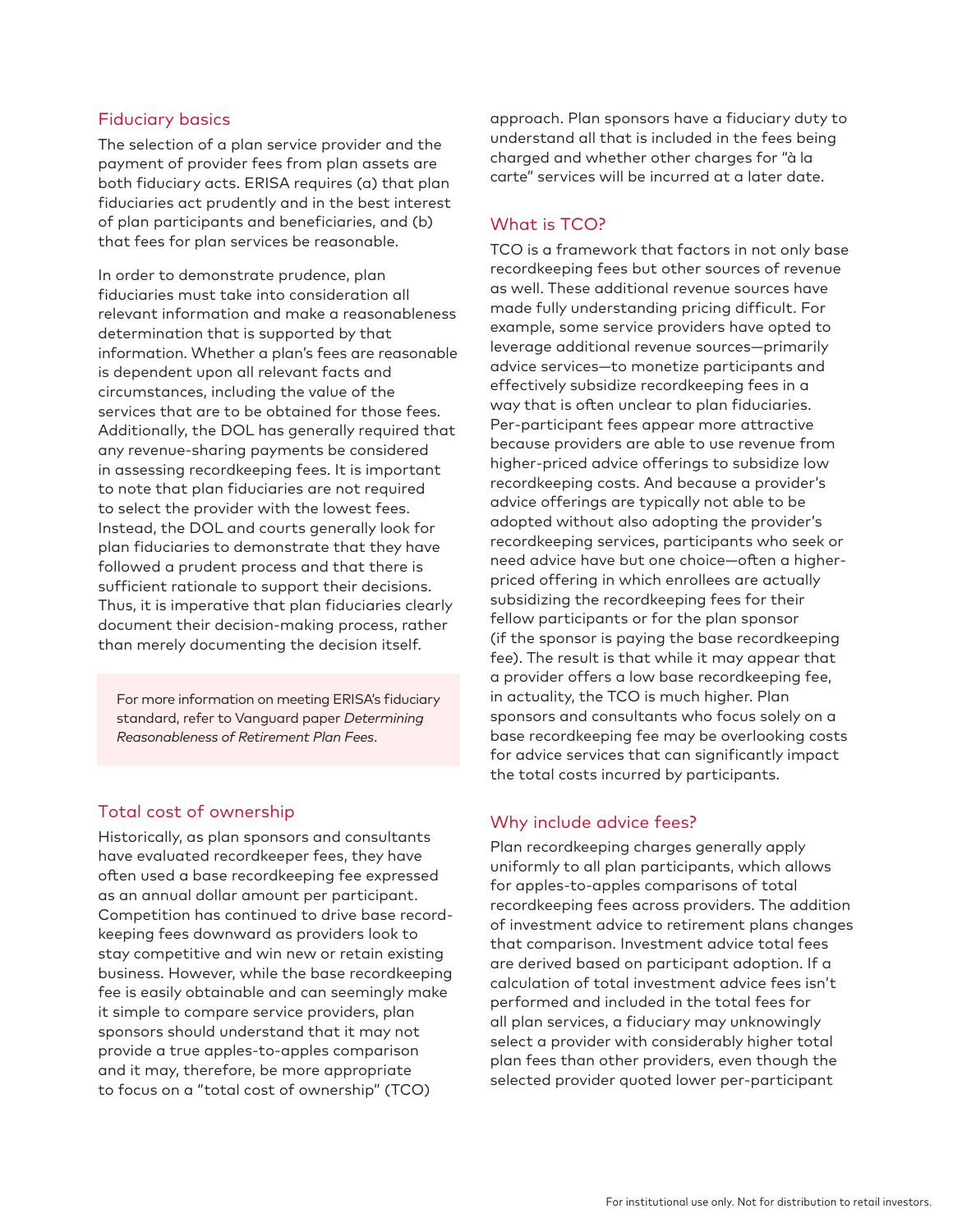base recordkeeping fees. Providers may quote a below-market recordkeeping fee while having investment advice fees that generate significantly more revenue. When the advice fees are substantially higher than the recordkeeping fees, this could result in a situation where participants who adopt advice effectively subsidize the recordkeeping fees for those who do not adopt advice. In some cases, total advice revenues may far exceed direct recordkeeping fee revenues, so it is critical that these fees are understood and properly evaluated by plan fiduciaries. *By taking a TCO approach, plan sponsors can get a more accurate picture of the total fees that will be paid by the plan and therefore be better equipped to evaluate fees between different service providers.*

### Case study

In order to more clearly demonstrate the importance of TCO, let us consider the following hypothetical example:

#### **Comparing fees for recordkeeping and other services**



|                        | Service<br>Provider<br>А | Service<br>Provider<br>в |
|------------------------|--------------------------|--------------------------|
|                        |                          |                          |
|                        |                          |                          |
| Base recordkeeping fee | \$39                     | \$19                     |
| Ancillary fees         | \$9                      | \$8                      |
| Advice fees            | \$62                     | \$124                    |
| Total                  | \$110                    | \$151                    |

Source: Vanguard calculation based on hypothetical data for illustrative purposes only.

This bar chart compares two fee quotes that a plan fiduciary might receive when conducting a fee benchmarking exercise to aid in the determination of fee reasonableness for their plan. The fees were initially presented as an annual per-participant base recordkeeping fee and ancillary fees (i.e., fees for distributions, loans, the maintenance of self-directed brokerage accounts, etc.). Fees that were quoted by Service Provider B (shown in the stacked bar on the right of the chart) appeared to be substantially lower than those quoted by Service Provider A (i.e., \$27 per participant versus \$48 per participant, respectively).

However, when advice fees are considered, the picture changes dramatically. Service Provider B's total aggregate fees translate to \$151 per participant versus \$110 per participant with Service Provider A. Thus, under the arrangement with Service Provider B, plan participants will pay more than 6.5 times the fees for advice when compared with the base recordkeeping fee. This means that participants who are enrolled in advice may be unwittingly subsidizing the recordkeeping fees for their fellow participants. Such an arrangement could expose the plan and its fiduciaries to increased risk of litigation.

#### Conclusion

As litigation related to plan fees continues to trend upward, it's more important than ever for plan fiduciaries to be fully aware of total plan fees and not just focus, or make decisions, solely on the difference in base recordkeeping fees across providers. While investment advice fees will vary, the magnitude of the difference in advice fees relative to recordkeeping fees may suggest the subsidization of recordkeeping costs by the revenue generated by the higher investment advice fees. Assuming the investment advice programs and services are generally comparable among providers, it may be very difficult to defend against potential excessive fee and subsidization claims.

Plan fiduciaries should consider a total cost of ownership framework when evaluating fees across providers and determining the reasonableness of such fees.